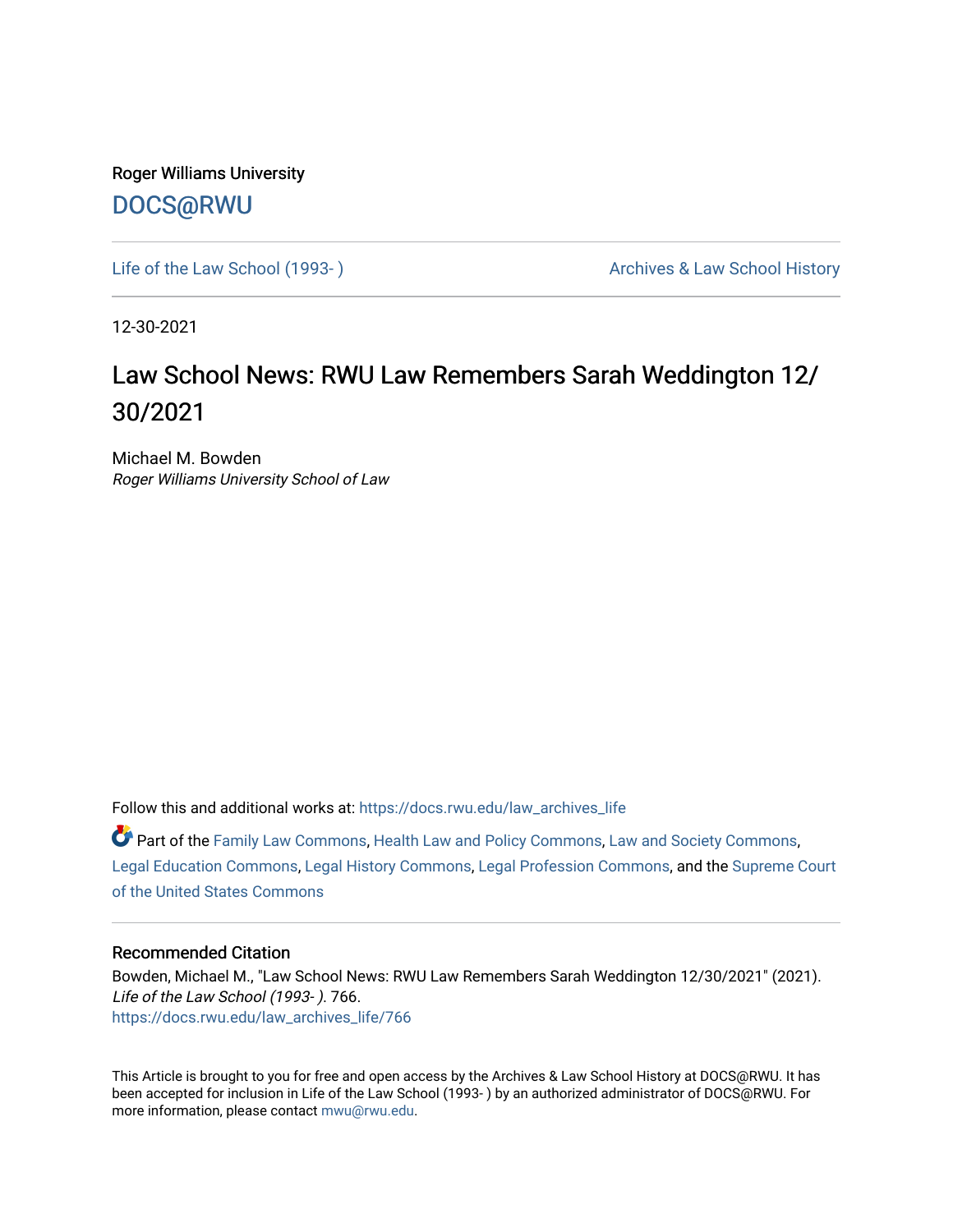## *Law School News*

## RWU Law Remembers Sarah Weddington

The pioneering lawyer, who passed away this week, successfully argued the landmark case of Roe v. Wade (1973) – and inspired many students during her appearances at RWU Law.



Sarah Weddington meets with students during a 2009 visit to RWU Law.

Sarah Weddington, the Texas lawyer whose successful arguments before the U.S. Supreme Court in the landmark case of *Roe v. Wade* (1973) led to the legalization of abortion throughout the United States, died Sunday at her home in Austin. She was 76.

Largely through the good offices of her friend, former RWU Law Careers Dean Anthony Bastone, Weddington made several appearances at RWU Law over the years. They were major